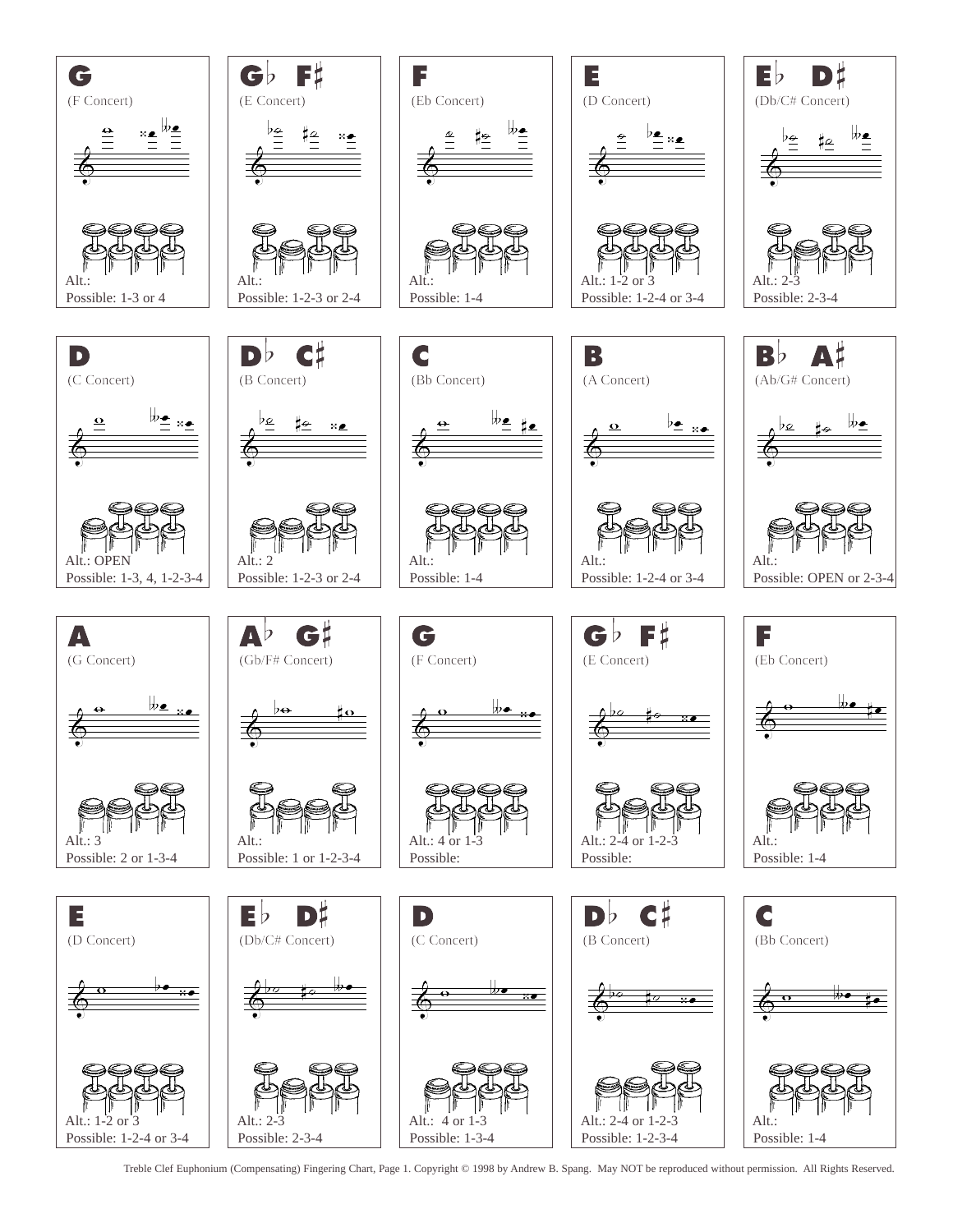

Treble Clef Euphonium (Compensating) Fingering Chart, Page 2. Copyright © 1998 by Andrew B. Spang. May NOT be reproduced without permission. All Rights Reserved.